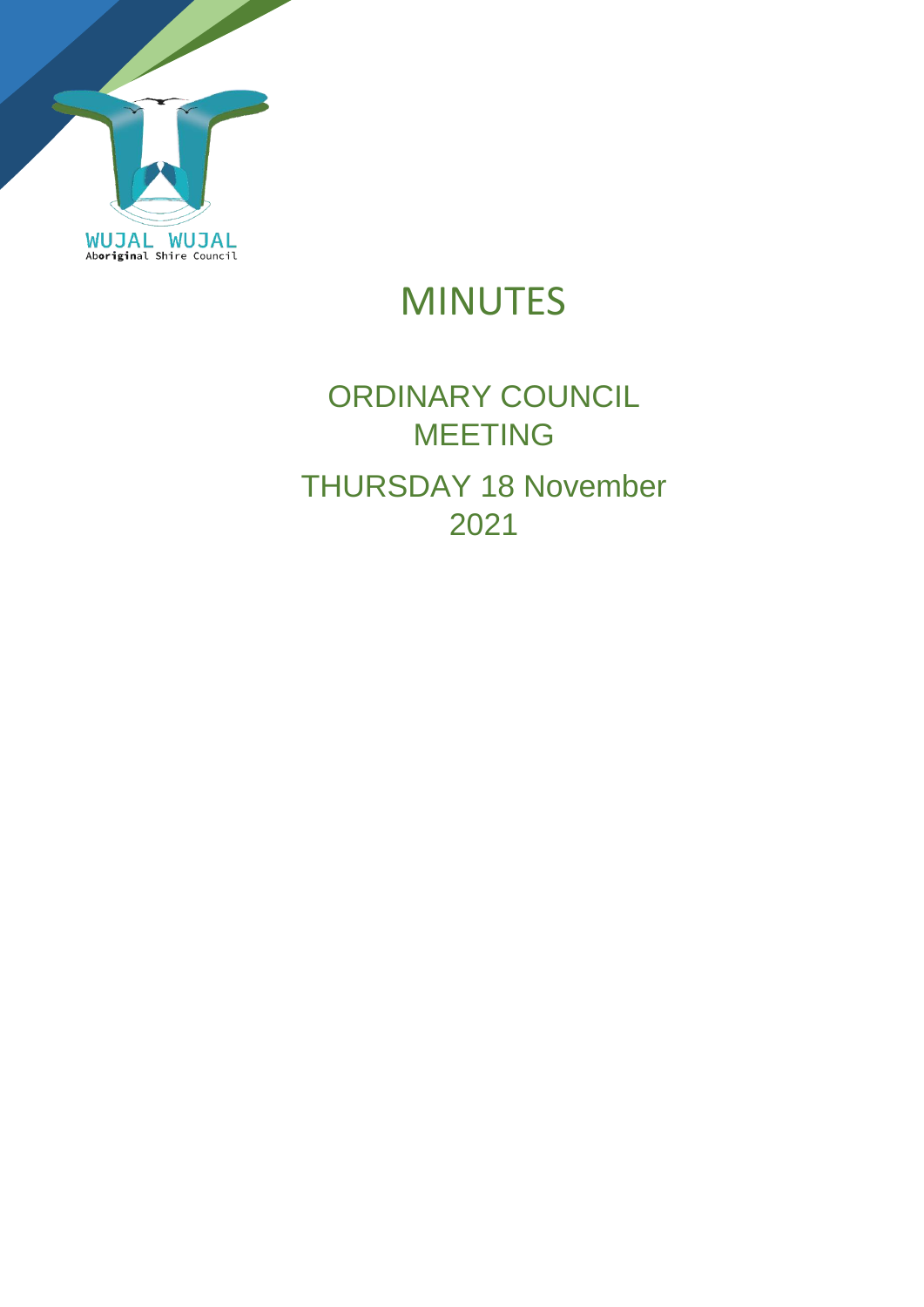

WWASC COUNCILLORS

Councillor Bradley Creek, Mayor Councillor Vincent Tayley, Deputy Mayor Councillor Robert Bloomfield Councillor Regan Kulka Councillor Vanessa Tayley

WWASC holds their Ordinary Council Meetings On the third Thursday of the Month Beginning at 9:00am The attendance of all councillors is requested.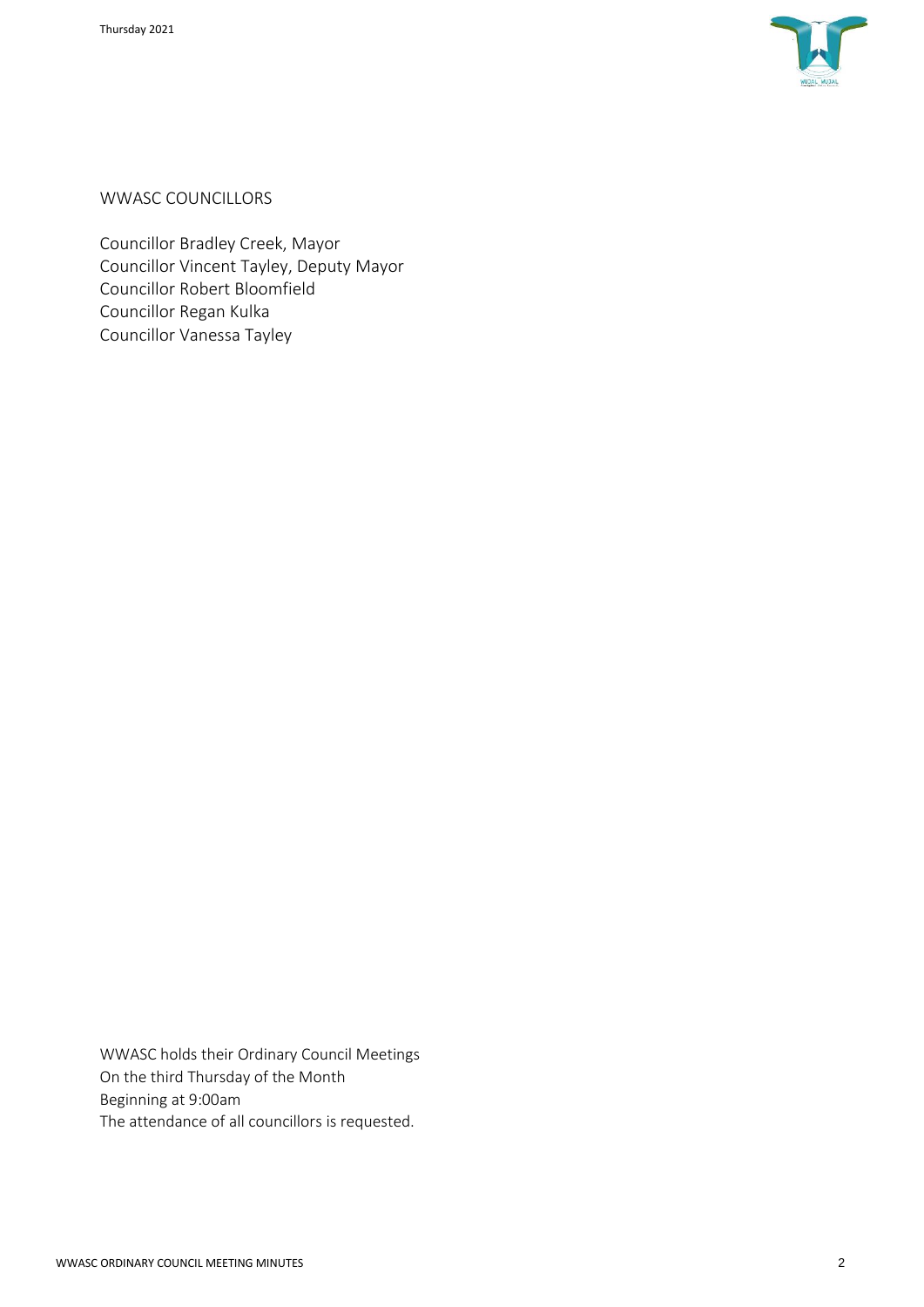## ORDER OF BUSINESS



1 WELCOME / MEETING OPENED

2 ATTENDANCE / APOLOGIES

Cr Bradley Creek Cr Vincent Tayley Cr Vanessa Tayley Cr Robert Bloomfield Steve Wilton Victor Mills John O'Halloran

Apologies:

Cr Reagan Kulka

| <b>Resolution:</b> | That the minutes of the Ordinary Council Meeting held 2021 be confirmed. |             |
|--------------------|--------------------------------------------------------------------------|-------------|
| Moved:             | <b>Cr Vincent Tayley</b>                                                 |             |
| Seconded:          | Cr Robert Bloomfield                                                     | Carried 4/4 |
| Decision No:       |                                                                          |             |

3 CONDOLENCES:

Bowen/Woibo Family Diamond Family – Mossman McIvor Family – Cooktown

## CONGRATULATIONS:

WWASC/ Kylie Mills, finalist for Resilience Premiers award. Invitation to go to the National awards.

Ash Walker, Lennick Yougie-Henderson and Alice Walker Graduated 17 November.

Carleesha Tayley received a Resilience Award and Gold Award - NRL House.

Lena Sykes completing her Early Childhood Traineeship.

## 4 COUNCILLOR OBLIGATIONS/DECLARATION OF INTERESTS

Mayor Creek invited those present to use this opportunity to make public any Material Personal Interests and/or Conflicts of Interest (real or perceived) in respect of items in the Agenda.

4.1 Declaration of Prescribed Conflict of Interest (MPI) on any item of business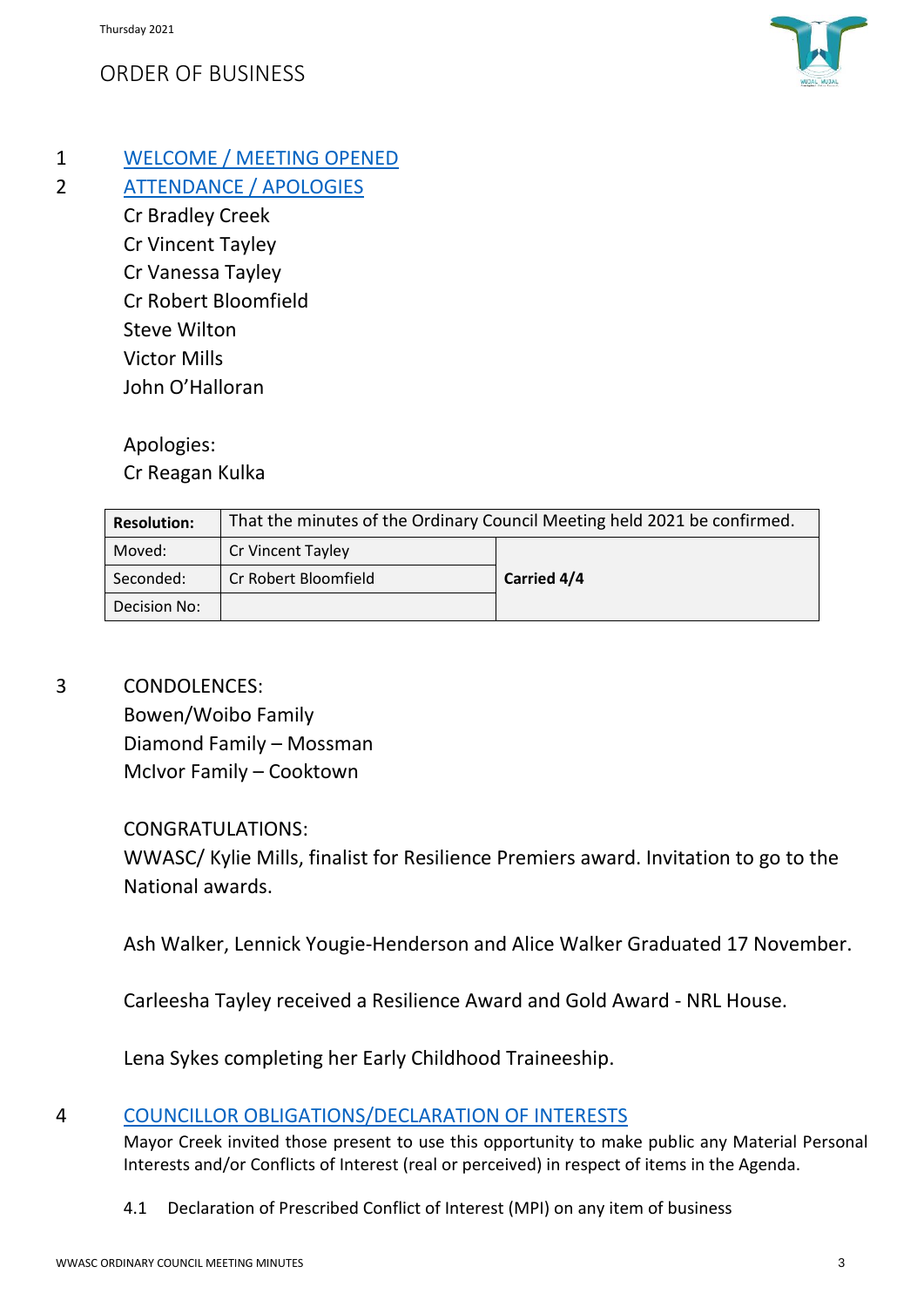Pursuant to Section 175C of the Local Government Act 2009, no declarations of material personal interests were made during this meeting.



4.2 Declaration of Declarable Conflict of Interest on any item of business

Pursuant to Section 175E of the Local Government Act 2009, no declarations of conflict of interests were made during this meeting.

4.3 Register of Interests – Councillors must notify changes within 30 days of the change

#### 5 CONFIRMATION OF PREVIOUS MINUTES

| <b>Resolution:</b> | That the minutes of the Ordinary Council Meeting held 2021 be confirmed. |             |
|--------------------|--------------------------------------------------------------------------|-------------|
| Moved:             | Cr Vanessa Tayley                                                        |             |
| Seconded:          | Cr Robert Bloomfield                                                     | Carried 4/4 |
| Decision No:       |                                                                          |             |

## 6 REPORTS

#### 6.1 Mayor's Report

Appreciation to all staff from the Director General Jamie Merrick, Department of Environment Science for their donation of sporting equipment to the community.

| <b>Resolution:</b> | That Council endorses the Mayor's monthly report for November 2021 |             |
|--------------------|--------------------------------------------------------------------|-------------|
| Moved:             | Cr Bradley Creek                                                   |             |
| Seconded:          | Cr Vincent Tayley                                                  | Carried 4/4 |
| Decision No:       |                                                                    |             |

#### 6.2 Chief Executive Officer's Report

CEO gave a verbal update to Councillors.

#### 6.4 Director of Finance and Corporate Services Report

| <b>Resolution:</b> | That Council endorses the DF&CS monthly report for November 2021 |             |  |
|--------------------|------------------------------------------------------------------|-------------|--|
| Moved:             | Cr Robert Bloomfield                                             |             |  |
| Seconded:          | Cr Vincent Tayley                                                | Carried 4/4 |  |
| Decision No:       |                                                                  |             |  |